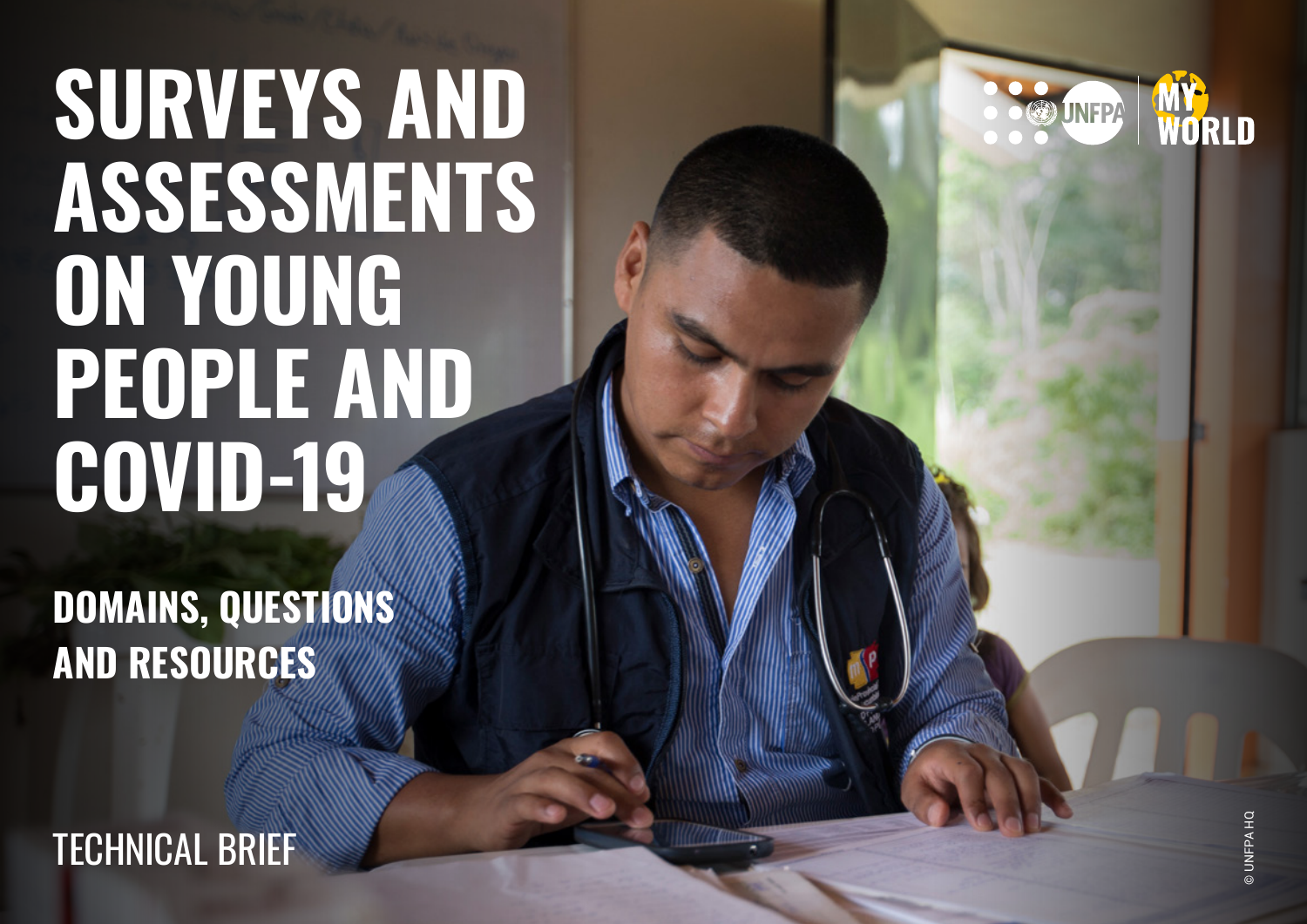## **BACKGROUND AND RATIONALE**

The health and non-health impacts of the COVID-19 pandemic on adolescents and young people, including those stemming from policy responses such as lockdowns, are proving to be significant. An understanding of these impacts is critical for informing governments' responses and recovery plans in addition to UNFPA's pandemic response and mitigation measures. Many organizations are conducting surveys or assessments, which can be strengthened through reference to prior relevant practices in survey design and impact assessment.

## **TARGET AUDIENCE FOR THIS GUIDANCE**

This guidance note is intended for UNFPA country offices and their implementing partners who are involved in monitoring/ assessing the impacts of COVID-19 and adapting programmes and interventions for young people. Domains of assessment are provided, along with relevant links to existing surveys, where specific questions can be drawn or adapted. For mandate-specific domains, more detail is provided.



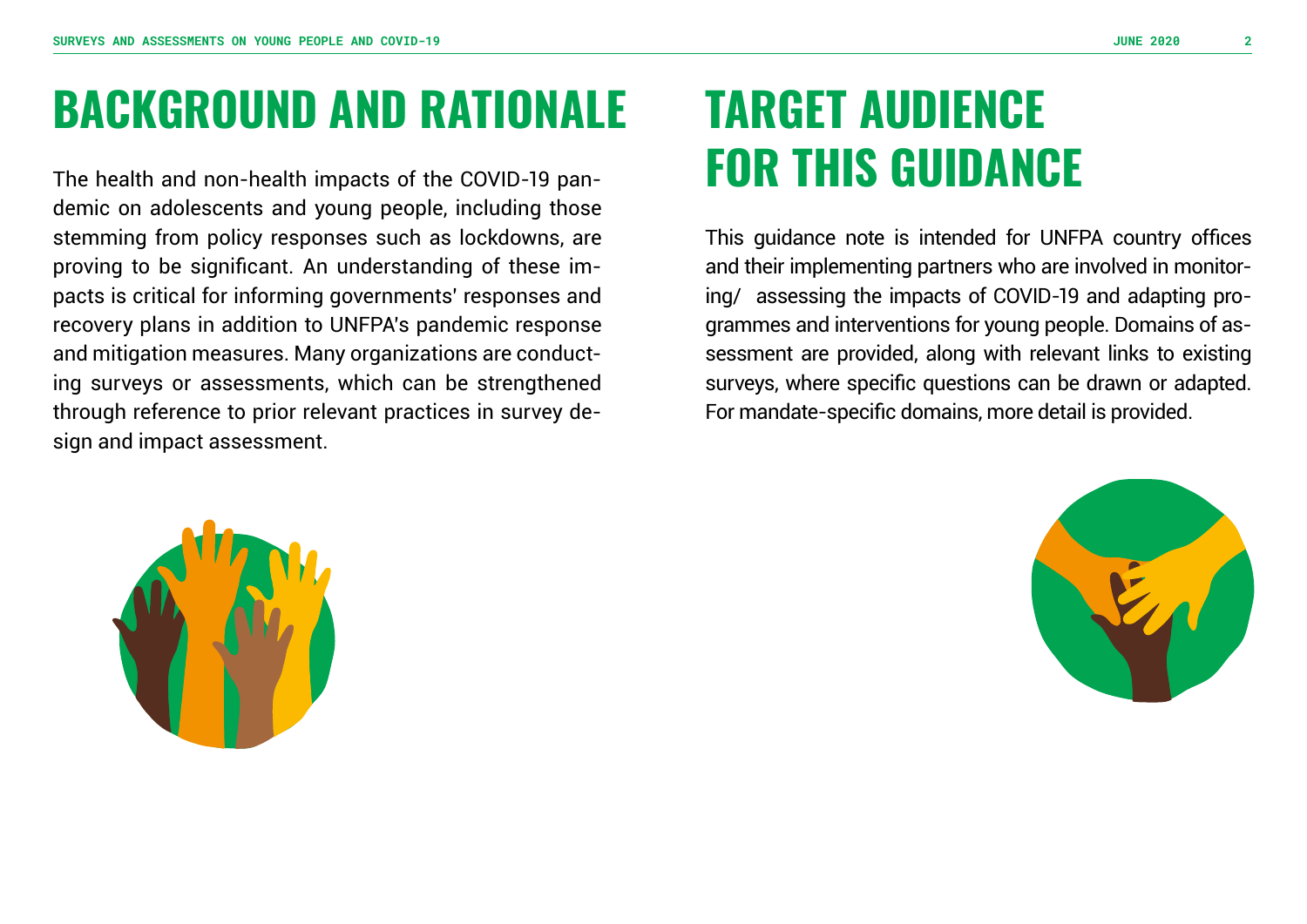## **PART I KEY MESSAGES**

- $\rightarrow$  Many surveys on the impacts of COVID-19 have been or are being conducted, and many include an explicit focus on young people or are targeted specifically at young people. Before considering new surveys, use data and results from existing surveys to avoid overburdening partners and respondents, and duplicating studies. Gender-/age-disaggregated analysis of existing data will be particularly important.
- $\rightarrow$  Data and evidence from the following sources can be useful to assess the situation of young people amidst the COVID-19 pandemic, **if data are appropriately disaggregated and if relevant content areas are covered**. Advocacy to ensure attention to young people in these types of data collection, as well as youth involvement, is essential:
	- a. key informant interviews with community leaders, service providers and frontline workers;
	- b. rapid assessment/mapping of services as well as data on service delivery;
- $\rightarrow$  Be ready for multiple waves of pandemic impact, and accordingly consider multiple waves of surveys/data collection (including longitudinal studies if possible).
- $\rightarrow$  There are many relevant domains of impact, so pursue data collection through partnerships and/or in conjunction with existing programmes. At the same time, short questionnaires are essential for high response rates, so limit domains and the number of questions within each domain to those that are most relevant.
- $\rightarrow$  Commit to sharing data, findings and recommendations publicly and with relevant stakeholders, including youth and community groups. Advocate for partners to do the same.
- $\rightarrow$  Whenever possible ask for respondents' age/date of birth; do not provide age intervals or brackets. Collecting individual age or date of birth information provides flexibility in aggregating data into various age ranges, and can prolong the usefulness of the data. See the demographic section below for further details.
- $\rightarrow$  Report results consistent with survey design and sampling. If sampling is network-based/ non-representative, ensure that results refer to those who responded to the questionnaire, not "youth" or national populations, etc.

c. news media reports.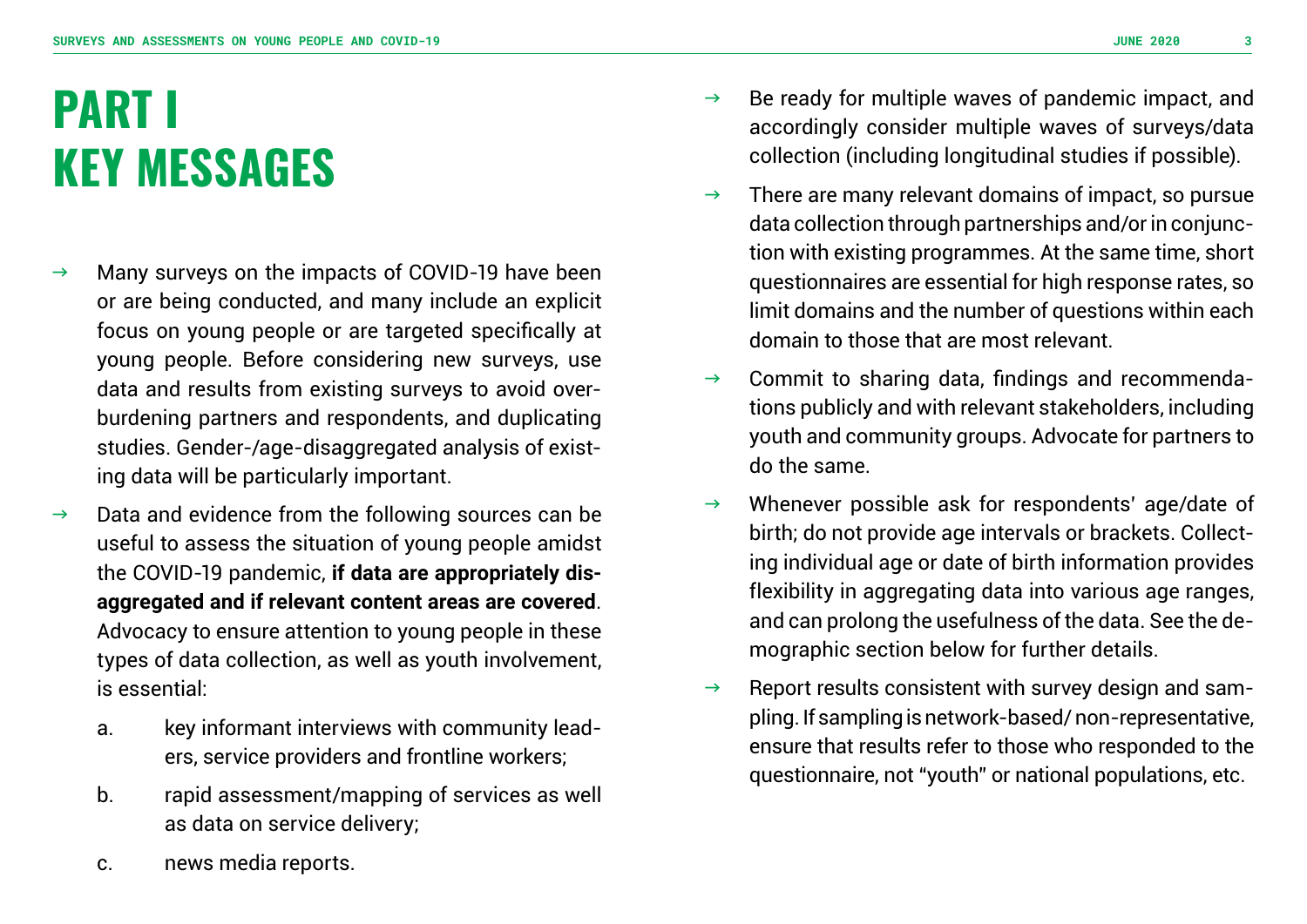- $\rightarrow$  Account for age, gender and educational disparities in access to technology, or other limitations that may make a sample biased towards better-off groups. Specific outreach to marginalized groups, through representative organizations, can help increase response rates and the diversity of respondents.
- $\rightarrow$  Do not include questions that may put respondents at risk. For example, do not ask about personal experiences of gender-based violence if conducting phone or text message (SMS) interviews with participants who are taking part from home. Answers to these questions will be affected by participants' safety in responding, privacy in the home and trust in confidentiality, probably leading to significant undercounts.
- $\rightarrow$  Surveys may lead to disclosures about missing services, so prepare data collectors with up-to-date referral information about social protection programmes, health providers, emergency hotlines, etc. The pandemic may have altered schedules or availability of some services.
- $\rightarrow$  Conducting in-person interviews may contradict lockdown rules in many countries and put into question the safety of data collectors as well as respondents. Focus on alternative paths for data collection and ensure that platforms for collection (SMS, telephone, WhatsApp, videoconferencing, etc.) are context-specific and accessible.
- $\rightarrow$  Make sure to avoid technical jargon in surveys. As far as possible, test questionnaires with a small group of participants before distributing them widely.
- $\rightarrow$  Collecting information from subjects requires informed consent from participants over the age of 18. Interviewers must explain the purpose of the survey, lay out the procedure by which the respondents answers will be protected and clearly explain that the respondent will not benefit directly from the survey. Potential respondents should be given time and space to ask questions and decide if they would like to participate. Children under the age of 18 require informed assent indicating their willingness to participate and parental consent. At least one guardian must be provided with the information required for informed consent, so that they may decide whether or not to allow the child to participate in the study. Consider if these prerequisites of safety and confidentiality can be met in rapid assessments and in studies where participants are recruited remotely.**<sup>1</sup>**

<sup>1</sup> UNFPA's Asia Pacific Regional Office (APRO) has developed a [survey consent form](https://docs.google.com/document/d/1lBe2fTJTAcwEUvVnNhigzc_Ou4FGGrjUlz9yoKHKyI0/edit?usp=sharing) with an added guardian consent form for participants under the age of 18. Although this form has no dedicated space for respondents to express any concerns they may have, a contact email address may be included for interviewees to ask questions.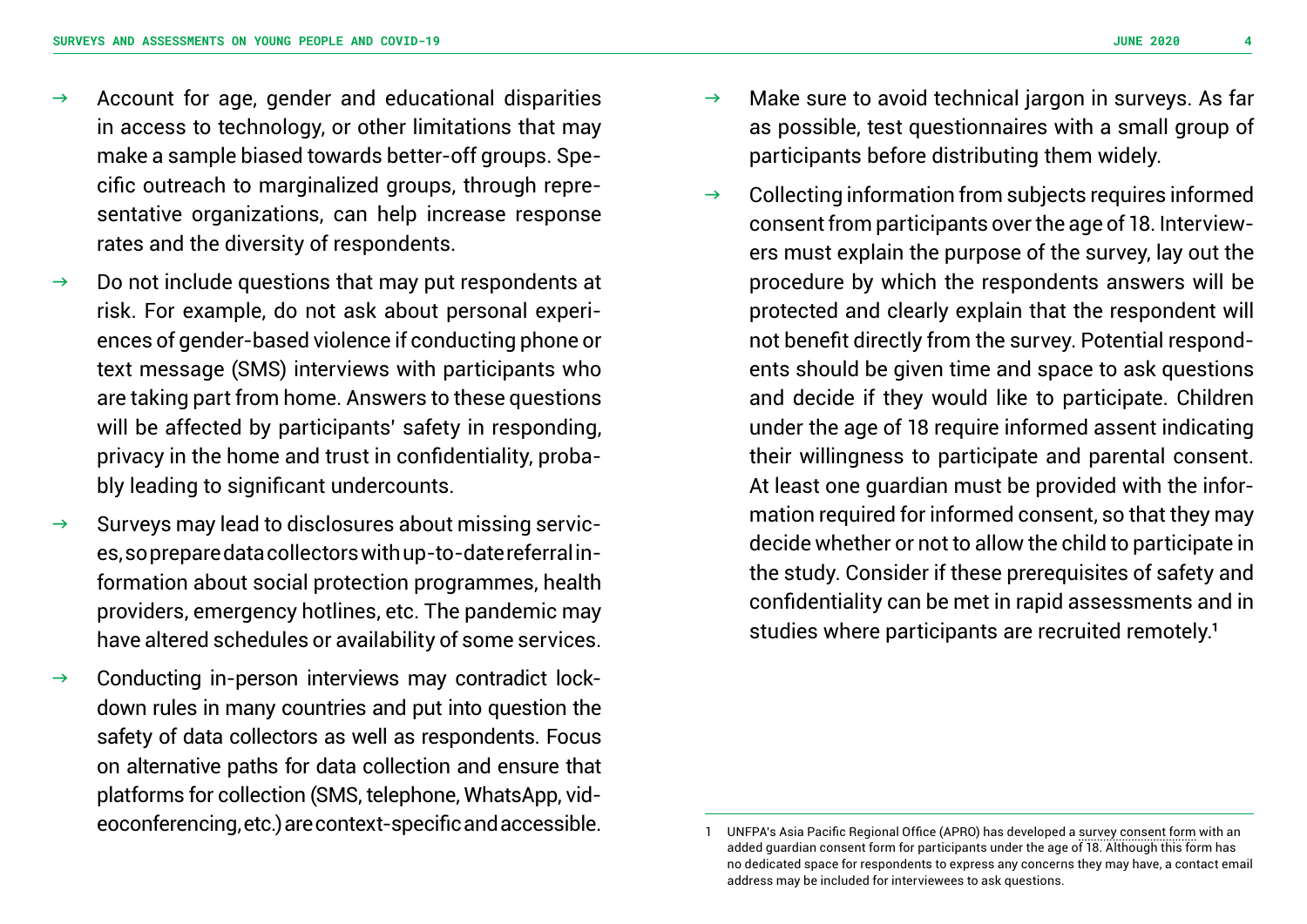## **PART II DOMAINS OF INQUIRY**

Evidence shows that young people are key 'spreaders' in their communities. Mapping their interactions with their communities and their perceptions of procedures put in place to mitigate the pandemic in their contexts is essential for understanding the spread of the pandemic. The following section outlines relevant domains of inquiry to better understand adolescents and young people in the context of COVID-19 - each domain is presented with example surveys and/or assessments.

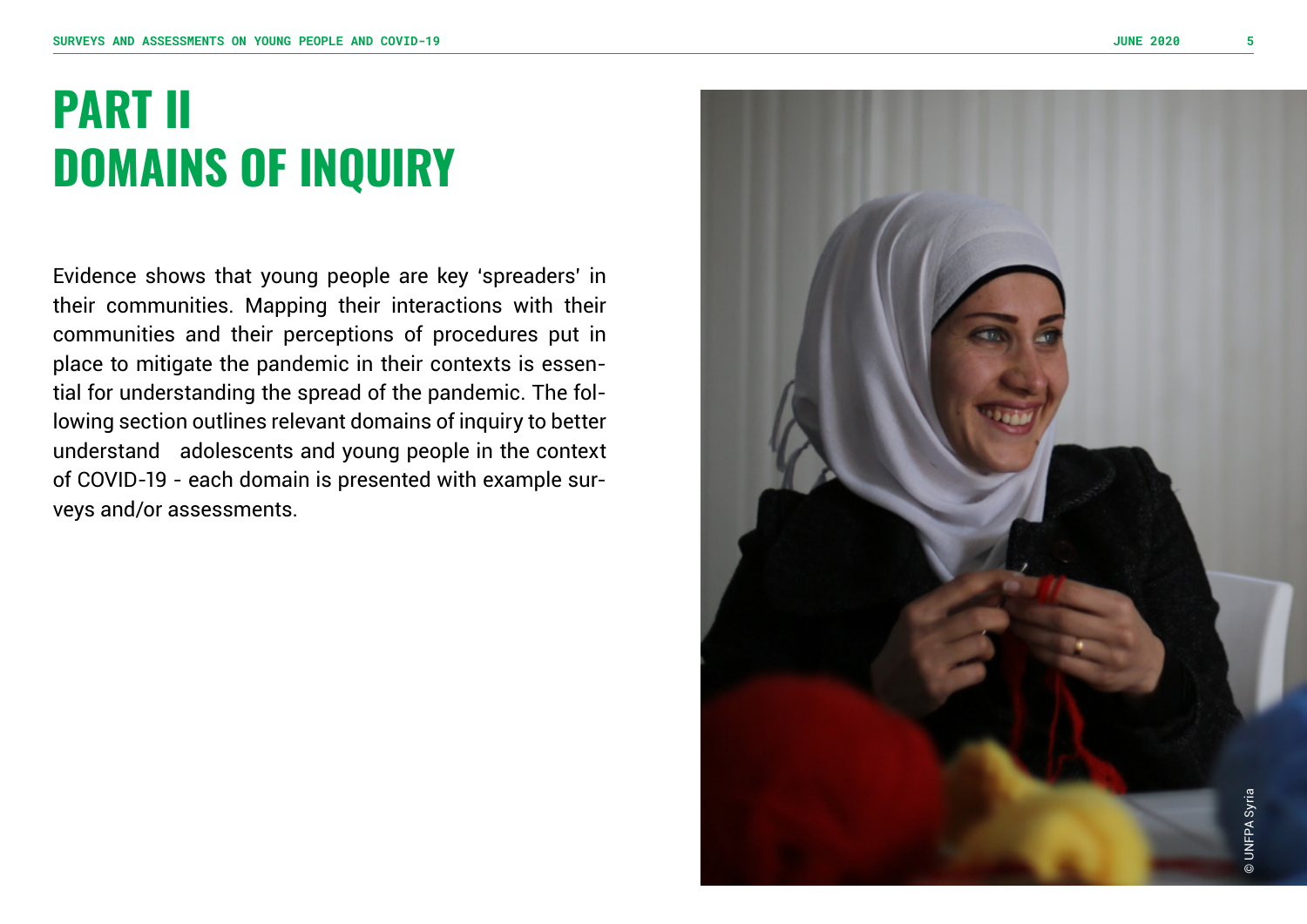### CIRCUMSTANCES OF LOCKDOWN

- $\rightarrow$  Respondents' compliance with lockdown measures, risk perception and trust in public policy to mitigate impacts
- $\rightarrow$  Perspectives on government's response: is response proportional, are responses effective (are responses – e.g. food/nutrition support, cash assistance – perceived to reach/benefit young people, not just households)?
- $\rightarrow$  Stigma/misconceptions about those who may have come in contact with the disease
- $\rightarrow$  Information and service delivery platforms (YouTube, apps, hotlines, SMS, radio, TV, chatrooms, bots, etc.), to understand effective pathways for communicating about COVID-19 and delivering services to different subgroups of interest
- $\rightarrow$  Respondents' engagement with an essential activities for the maintenance of critical infrastructure during the pandemic



Harvard Humanitarian Initiative, [Global COV](https://covid-19data.org)-[ID-19 survey](https://covid-19data.org)

Organisation for Economic Co-operation and Development (OECD), survey on the [science](https://stip.oecd.org/Covid.html)  [and innovation policy responses to COVID-19](https://stip.oecd.org/Covid.html)

- $\rightarrow$  Access to formal/non-formal education/ vocational training
- $\rightarrow$  Changes in modality of learning
- $\rightarrow$  Frustration with or fears about new ways of learning and absorbing information
- $\rightarrow$  Delays in reaching educational milestones
- $\rightarrow$  Changes in academic plans for the future (e.g. taking standardized exams, university attendance, graduate school, dropping out)
- $\rightarrow$  Cyberbullying, trolling or any other forms of online harassment experienced or witnessed by young people who are working from home or have had education shifted to online platforms

#### **SURVEY EXAMPLES**

United Nations Educational, Scientific, and Cultural Organization (UNESCO), United Nations Children's Fund (UNICEF) and World Bank, survey focusing on education and mass school closures, [National education responses to COV-](http://uis.unesco.org/en/news/survey-national-education-responses-covid-19-school-closures-due-7-may-2020)[ID-19 school closures](http://uis.unesco.org/en/news/survey-national-education-responses-covid-19-school-closures-due-7-may-2020)

The United Nations Sustainable Group in Latin America and the Caribbean (LAC) and the members of the LAC Interagency Task Team, survey focusing on education, employment, health impacts and contraceptive access, [Unit](https://docs.google.com/forms/d/e/1FAIpQLScN19GZk2-H5kxSUNDETETxR7abgTD91xXDvBUOgD-jCNLU5g/formResponse)[ed Nations survey on youth in Latin America](https://docs.google.com/forms/d/e/1FAIpQLScN19GZk2-H5kxSUNDETETxR7abgTD91xXDvBUOgD-jCNLU5g/formResponse)  [and the Caribbean within the context of the](https://docs.google.com/forms/d/e/1FAIpQLScN19GZk2-H5kxSUNDETETxR7abgTD91xXDvBUOgD-jCNLU5g/formResponse)  [COVID-19 pandemic](https://docs.google.com/forms/d/e/1FAIpQLScN19GZk2-H5kxSUNDETETxR7abgTD91xXDvBUOgD-jCNLU5g/formResponse)

## IMPACTS ON EDUCATION HEALTH IMPACTS OF COVID-19 AND RELATED KNOWLEDGE/ ATTITUDES/BEHAVIOURS

- $\rightarrow$  Stocktaking of health literacy: participant's understanding of basic information about the virus and how to protect him-/herself
- $\rightarrow$  Access to accurate information about the pandemic and its implications
- $\rightarrow$  Mental health concerns related to COVID-19
- $\rightarrow$  Negative and positive coping mechanisms

#### **SURVEY EXAMPLES**

Population Council, KAP Studies: Kenya, [COV-](https://dataverse.harvard.edu/dataset.xhtml?persistentId=doi:10.7910/DVN/VO7SUO)[ID-19-related knowledge, attitudes, and prac](https://dataverse.harvard.edu/dataset.xhtml?persistentId=doi:10.7910/DVN/VO7SUO)[tices in urban slums in Nairobi](https://dataverse.harvard.edu/dataset.xhtml?persistentId=doi:10.7910/DVN/VO7SUO); Bangladesh, [COVID-19-related knowledge, attitudes, and](https://dataverse.harvard.edu/dataset.xhtml?persistentId=doi:10.7910/DVN/UBZXWD)  [practices among adolescent girls;](https://dataverse.harvard.edu/dataset.xhtml?persistentId=doi:10.7910/DVN/UBZXWD) India, [COV-](https://dataverse.harvard.edu/dataset.xhtml?persistentId=doi:10.7910/DVN/8ZVOKW&version=5.0)[ID-19-related knowledge, attitudes, and prac](https://dataverse.harvard.edu/dataset.xhtml?persistentId=doi:10.7910/DVN/8ZVOKW&version=5.0)[tices among adolescents and young people in](https://dataverse.harvard.edu/dataset.xhtml?persistentId=doi:10.7910/DVN/8ZVOKW&version=5.0)  [Bihar and Uttar Pradesh](https://dataverse.harvard.edu/dataset.xhtml?persistentId=doi:10.7910/DVN/8ZVOKW&version=5.0)

Joint United Nations Programme on HIV/AIDS (UNAIDS), United Nations Development Programme (UNDP), UNICEF, UN-Women and Youth Voices Count, Assessing the needs of young key populations during COVID-19 outbreak in Asia and the Pacific, [Preliminary findings](https://unaids-ap.org/2020/04/30/assessing-the-needs-of-young-key-populations-during-covid-19-outbreak-in-asia-and-the-pacific/)

United Nations and World Health Organization (WHO), [Civil society survey on misinformation](https://www.un.org/en/civil-society/civil-society-survey-covid-19)  [about COVID-19](https://www.un.org/en/civil-society/civil-society-survey-covid-19)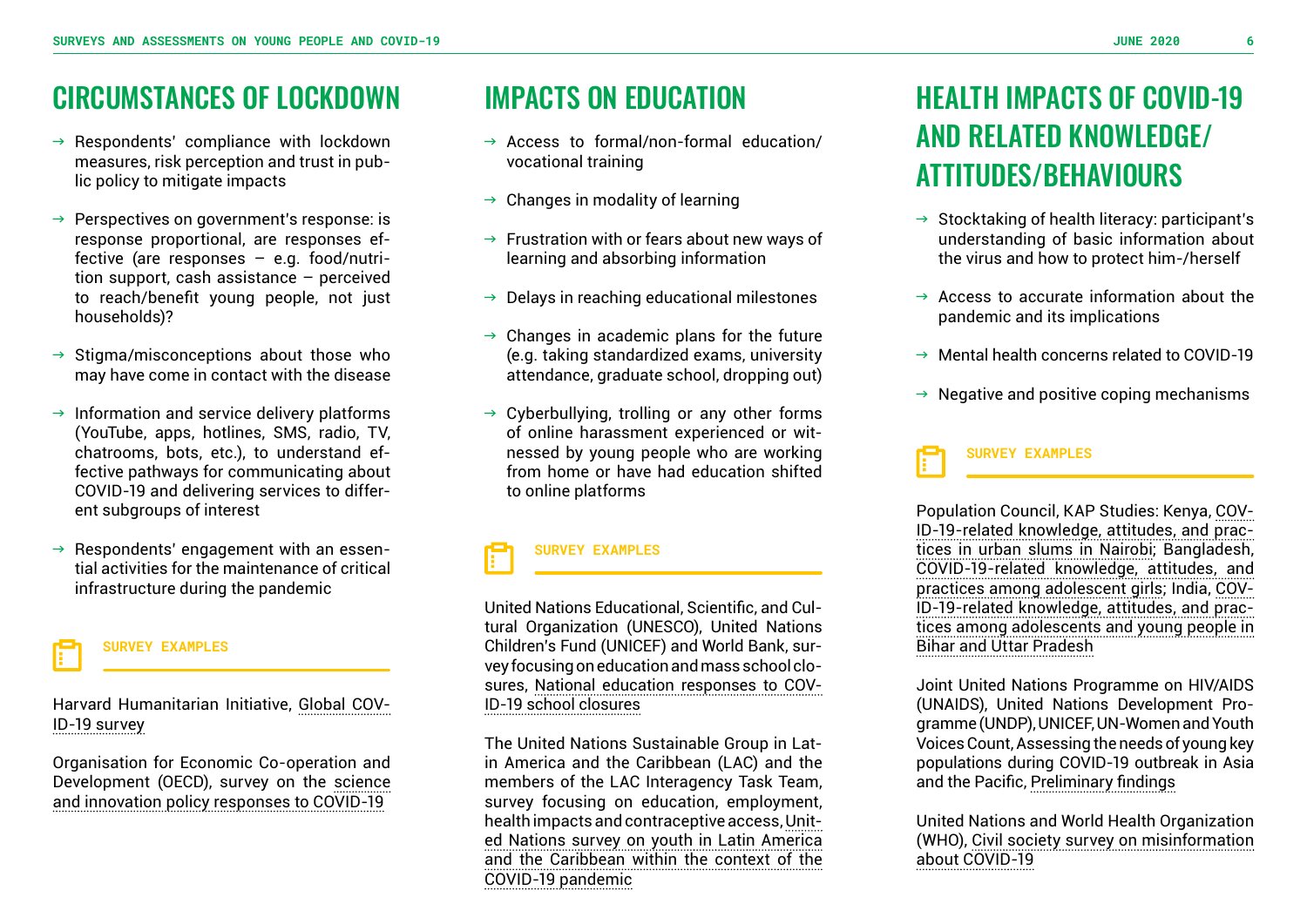## IMPACT ON CIVIC SPACE AND PARTICIPATION, ELECTIONS, MASS MOVEMENTS, SURVEILLANCE

- $\rightarrow \;$  Changes in engagement with unions, political parties, youth organisations
- $\rightarrow$  Changes in modes of activism, participation in protests
- $\rightarrow$  Concerns over state or private surveillance (i.e. contact tracing, long-term implications for right to privacy and trust in government)

**SURVEY EXAMPLES** 

OECD, [Youth and COVID-19: response, resil](https://www.oecd.org/gov/what-steps-are-youth-organisations-taking-to-mitigate-the-covid-19-crisis.htm) [ience and recovery](https://www.oecd.org/gov/what-steps-are-youth-organisations-taking-to-mitigate-the-covid-19-crisis.htm)

### ECONOMIC IMPACT

- $\rightarrow$  Impacts on employment, unemployment, reduced hours, etc.
- $\rightarrow$  Changes in income, savings
- $\rightarrow$  Outlook for career, job prospects, labour market
- $\rightarrow$  Benefits received from government (i.e. unemployment benefit, cash transfers)
- $\rightarrow$  Changes in domestic work and caregiving burdens (i.e. caring for younger children, dependants, housework)

#### **SURVEY EXAMPLES**

Global Initiative on Decent Jobs for Youth (Unit ed Nations Major Group for Children and Youth, AIESEC, the European Youth Forum, the Euro pean Union Emergency Trust Fund for Africa, the United Nations Human Rights Office and the International Labour Organization), survey focusing on employment and education, [Glob](https://www.surveymonkey.com/r/NPC38JS) [al survey on youth and COVID-19](https://www.surveymonkey.com/r/NPC38JS)

UNDP and Citi Foundation, survey focusing on employment and entrepreneurship in Asia-Pa cific, [Youth Co:Lab rapid assessment](https://www.youthcolab.org/young-entrepreneurs-explain-how-cov)

**7**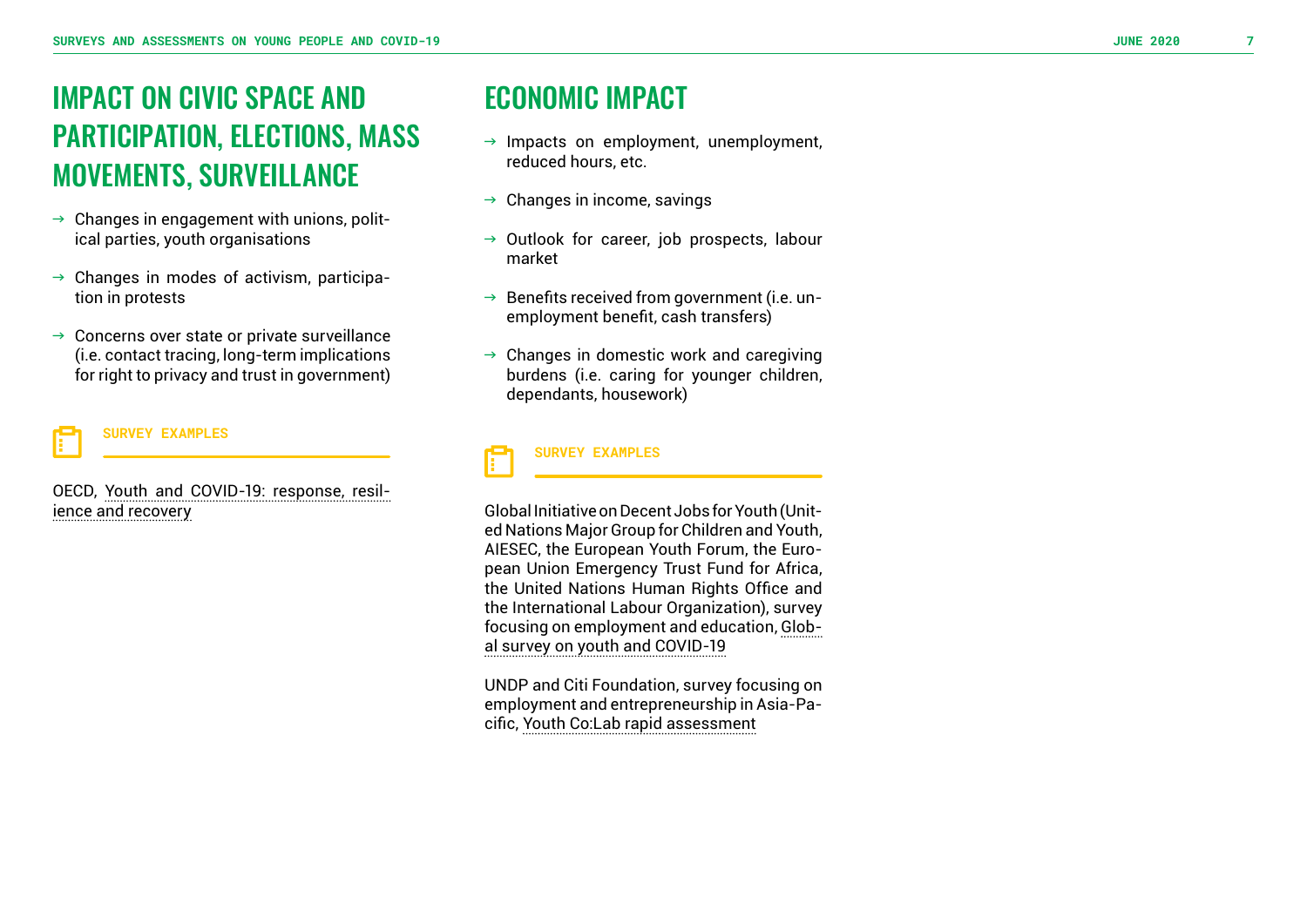## **PART III DEMOGRAPHIC QUESTIONS AND RESOURCES THAT ALLOW FOR EFFECTIVE ANALYSIS AND DISAGGREGATION**

Basic questions on age, sex, education, mobility, household composition, race and ethnicity, and the like must be correctly structured to allow appropriate analysis/disaggregation of survey/assessment findings. The following resources provide relevant guidance.

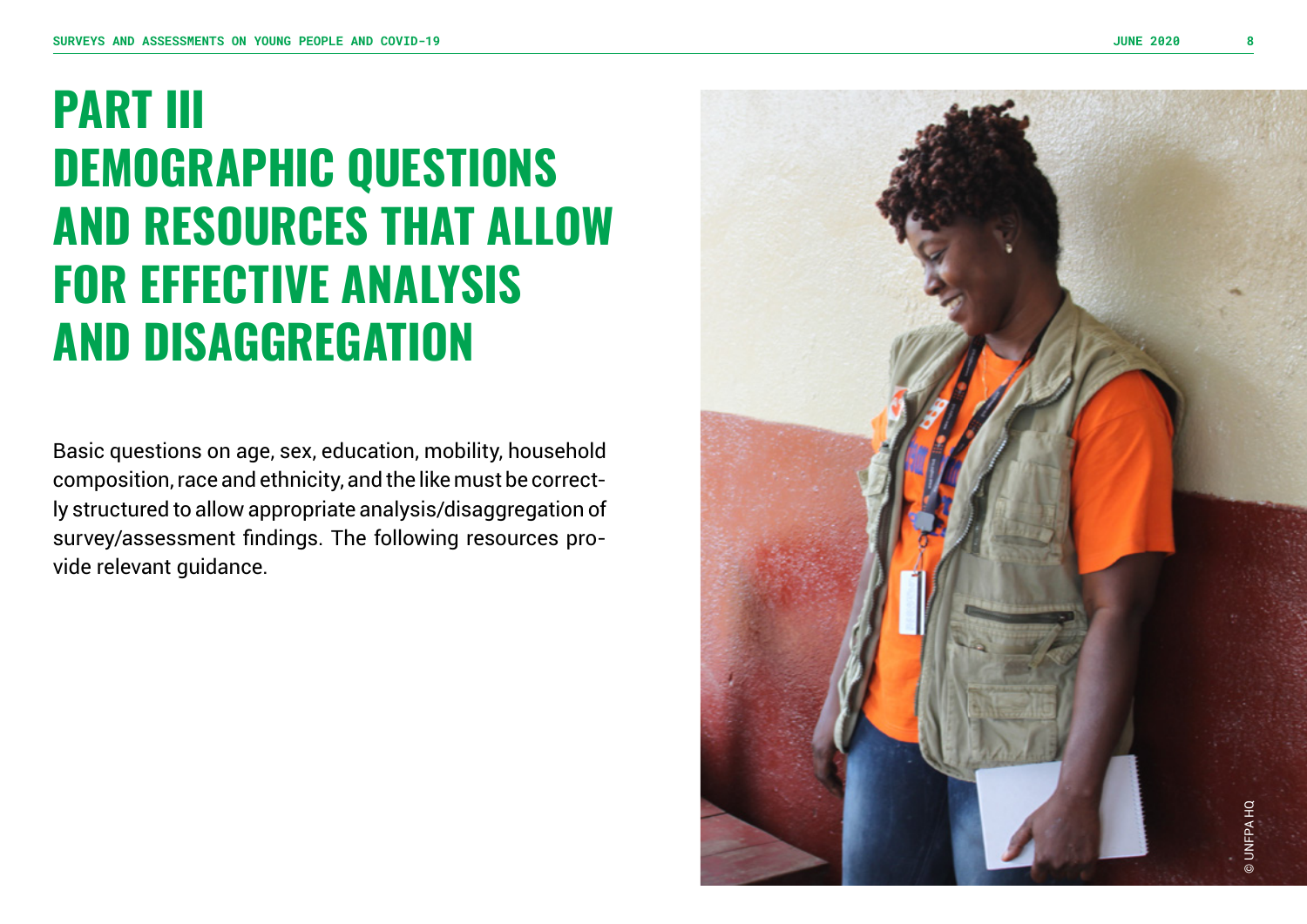#### **COVID-19-SPECIFIC RESOURCES:**

- $\rightarrow$  United Nations Department of Economic and Social Affairs (UNDESA), [COVID-19 sta](https://covid-19-response.unstatshub.org)[tistics hub](https://covid-19-response.unstatshub.org)
- → Governance Lab, [COVID-19 data collabora](https://docs.google.com/document/d/1JWeD1AaIGKMPry_EN8GjIqwX4J4KLQIAqP09exZ-ENI/edit)[tives repository](https://docs.google.com/document/d/1JWeD1AaIGKMPry_EN8GjIqwX4J4KLQIAqP09exZ-ENI/edit)
- → World Bank Group, [Mobile Phone Panel Sur](https://openknowledge.worldbank.org/bitstream/handle/10986/24595/9781464809040.pdf)[veys in Developing Countries;](https://openknowledge.worldbank.org/bitstream/handle/10986/24595/9781464809040.pdf) [High Frequency](http://documents.worldbank.org/curated/en/567571588697439581/Questionnaire-Template)  [Mobile Phone Surveys of Households to As](http://documents.worldbank.org/curated/en/567571588697439581/Questionnaire-Template)[sess the Impacts of COVID-19 \(Vol. 4\): Ques](http://documents.worldbank.org/curated/en/567571588697439581/Questionnaire-Template)[tionnaire Template](http://documents.worldbank.org/curated/en/567571588697439581/Questionnaire-Template)
- → UN Global Pulse, [COVID-19 data protection](https://www.unglobalpulse.org/policy/covid-19-data-protection-and-privacy-resources/)  [and privacy resources](https://www.unglobalpulse.org/policy/covid-19-data-protection-and-privacy-resources/)

#### **AGE:**

- $\rightarrow$  Compact for Young People in Humanitarian Action, [Data collection & age disaggregation](https://static1.squarespace.com/static/5b2d24e39d5abbe187e75234/t/5dfa5c8dcda8467a3e88e89c/1576688782434/TF5.pdf)
- $\rightarrow$  UNICEF, Collecting and Reporting of Sex- and [Age-Disaggregated Data on Adolescents at](https://data.unicef.org/resources/collecting-reporting-sex-age-disaggregated-data-adolescents-sub-national-level/)  [the Sub-National Level](https://data.unicef.org/resources/collecting-reporting-sex-age-disaggregated-data-adolescents-sub-national-level/)
- → WHO, [Illustrative Questionnaire for Interview-](https://www.who.int/reproductivehealth/topics/adolescence/questionnaire.pdf)[Surveys with Young People](https://www.who.int/reproductivehealth/topics/adolescence/questionnaire.pdf)

#### **EDUCATION:**

- → UNESCO Institute for Statistics, [Essential Ed](http://uis.unesco.org/sites/default/files/documents/fs58-need-for-essential-education-data_0.pdf)[ucation Data Collection Fact Sheet: primer on](http://uis.unesco.org/sites/default/files/documents/fs58-need-for-essential-education-data_0.pdf)  [the collection of essential education data dur](http://uis.unesco.org/sites/default/files/documents/fs58-need-for-essential-education-data_0.pdf)[ing COVID-19](http://uis.unesco.org/sites/default/files/documents/fs58-need-for-essential-education-data_0.pdf)
- → UNESCO Institute for Statistics, Data for the SDGs Project, [Internationally comparable edu](http://uis.unesco.org/?URL_ID=2867&URL_DO=DO_TOPIC&URL_SECTION=201)[cation data guidances,](http://uis.unesco.org/?URL_ID=2867&URL_DO=DO_TOPIC&URL_SECTION=201) [Data and analysis need](http://uis.unesco.org/en/topic/out-school-children-and-youth)[ed to reach out-of-school children and youth](http://uis.unesco.org/en/topic/out-school-children-and-youth)
- **[Evidence for Gender and Education Resource](https://www.egeresource.org/)**

#### **SEX, GENDER IDENTITY, ETC.:**

- $\rightarrow$  The [Evidence and Data for Gender Equality](https://unstats.un.org/edge/) (EDGE) project (joint initiative of the United Nations Statistics Division and UN-Women)
- $\rightarrow$  UNDESA and Statistics New Zealand, Gender [identity – developing a statistical standard](https://unstats.un.org/unsd/classifications/expertgroup/egm2015/ac289-Bk2.PDF)
- $\rightarrow$  UN-Women and WHO, [Violence against wom](https://www.unwomen.org/-/media/headquarters/attachments/sections/library/publications/2020/vawg-data-collection-during-covid-19-compressed.pdf?la=en&vs=2339)[en and girls data collection during COVID-19](https://www.unwomen.org/-/media/headquarters/attachments/sections/library/publications/2020/vawg-data-collection-during-covid-19-compressed.pdf?la=en&vs=2339)
- → Data2X, [Gender and Data Resources Related](https://data2x.org/resourcecenter/%20gender-and-data-resources-related-to-covid-19/)  [to COVID-19](https://data2x.org/resourcecenter/%20gender-and-data-resources-related-to-covid-19/)

#### **DISABILITY:**

- $\rightarrow$  Washington Group, Short set of disability [questions](http://www.washingtongroup-disability.com/washington-group-question-sets/short-set-of-disability-questions/)
- → Washington Group and UNICEF, [module on](http://www.washingtongroup-disability.com/washington-group-question-sets/child-disability/)  [child functioning questions](http://www.washingtongroup-disability.com/washington-group-question-sets/child-disability/)

#### **RACE/ETHNICITY, ADJUSTED FOR NATIONAL CONTEXT:**

 $\rightarrow$  United Nations Statistics Division, Social and [demographic surveys](https://unstats.un.org/unsd/demographic/sources/surveys/default.htm)

#### **REFUGEE, INTERNALLY DISPLACED PERSON OR MIGRANT STATUS:**

 $\rightarrow$  United Nations Statistics Division and Expert Group on Refugee and Internally Displaced Persons Statistics, [International recommen](https://unstats.un.org/unsd/statcom/49th-session/documents/BG-Item3m-RefugeeStat-E.pdf)[dations on refugees statistics](https://unstats.un.org/unsd/statcom/49th-session/documents/BG-Item3m-RefugeeStat-E.pdf)

#### **COMPOSITION OF HOUSEHOLD (CHILDREN, PARENTS, SIBLINGS, FRIENDS, ETC.):**

- → WHO, [Survey tool and guidance: behavioural](http://www.euro.who.int/en/health-topics/health-emergencies/coronavirus-covid-19/technical-guidance/who-tool-for-behavioural-insights-on-covid-19/survey-tool-and-guidance-behavioural-insights-on-covid-19,-17-april-2020)  [insights on COVID-19](http://www.euro.who.int/en/health-topics/health-emergencies/coronavirus-covid-19/technical-guidance/who-tool-for-behavioural-insights-on-covid-19/survey-tool-and-guidance-behavioural-insights-on-covid-19,-17-april-2020)
- → UNDESA, Statistics Division, [Designing House](https://unstats.un.org/unsd/demographic-social/Standards-and-Methods/files/Handbooks/surveys/Series_F98-E.pdf)[hold Survey Samples: Practical Guidelines](https://unstats.un.org/unsd/demographic-social/Standards-and-Methods/files/Handbooks/surveys/Series_F98-E.pdf)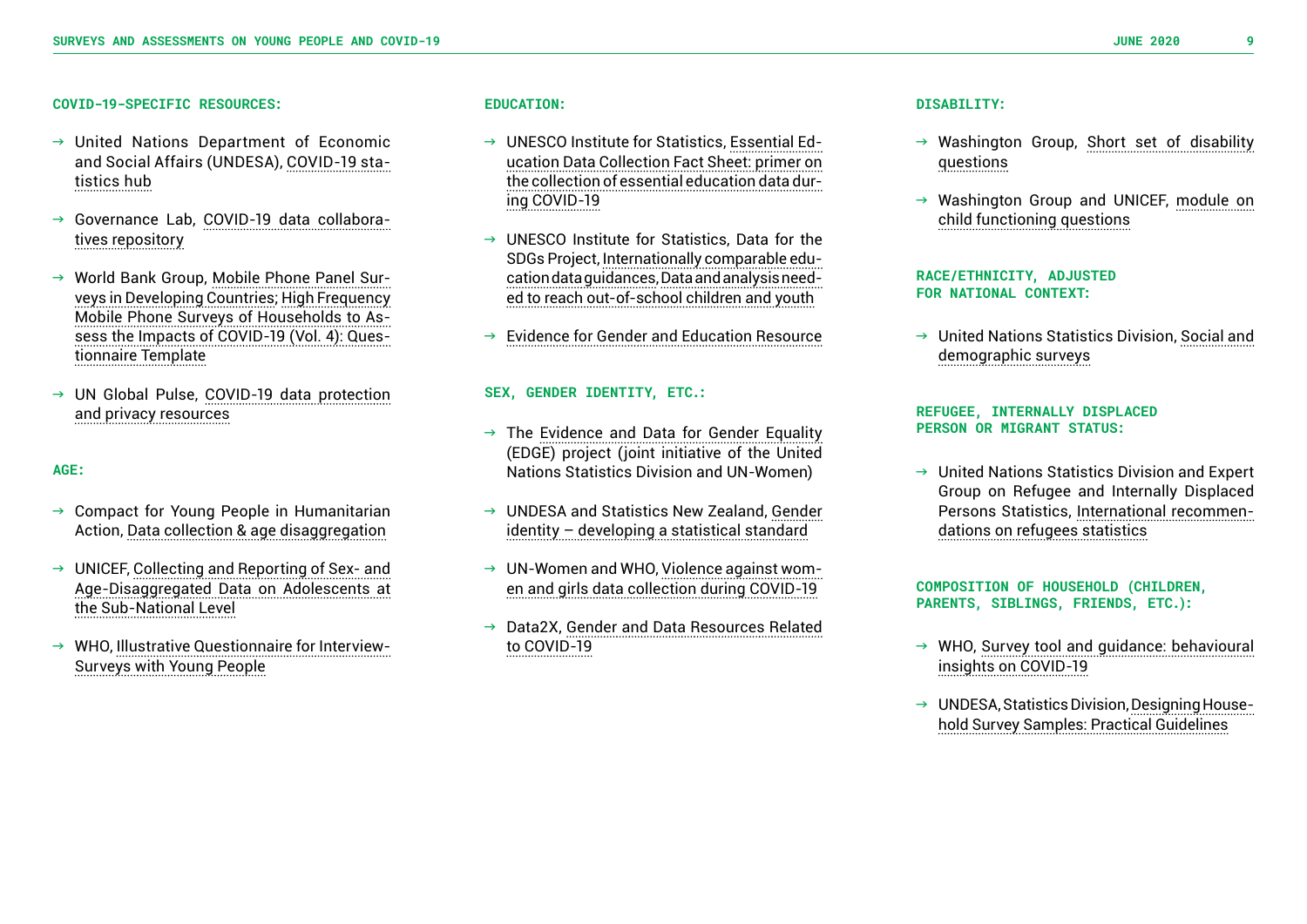## **PART IV EXAMPLES OF QUESTIONS RELATED TO SEXUAL AND REPRODUCTIVE HEALTH AND YOUTH EMPOWERMENT**

The following questions are intended to be a point of depar ture to better understand the sexual and reproductive health (SRH) rights of adolescents and young people in the context of COVID-19, to adapt programming and learn from the re sponse to the pandemic from young people's perspectives and experience. Questions should always be adapted to lo cal circumstances and priorities, and the data collection, presentation and dissemination must be done with caution, applying strict confidentiality measures, given the potential sensitivity of adolescent and youth SRH rights. Take into ac count differences in access to education, access to ado lescent-specific programming such as comprehensive sex uality education services, safe spaces, restricted mobility, access to technology and livelihoods/earning that may be based on gender.

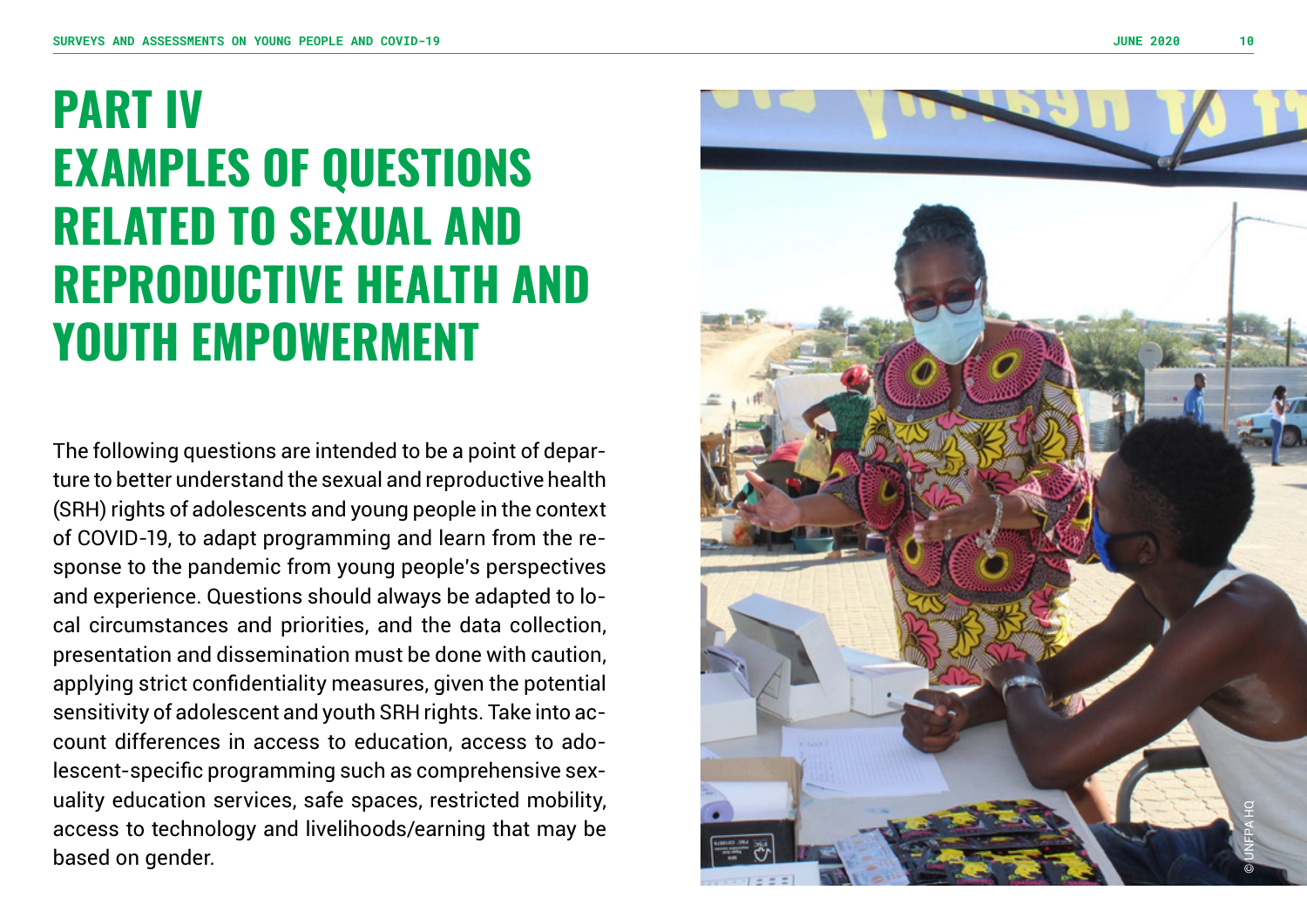## ACCESS TO ADOLESCENT SRH SERVICES AND SUPPLIES

Since the pandemic began, have you received any information about where and how to seek sexual and reproductive health services, including contraceptives, during COVID-19, recognising that the delivery of some services may have changed?

• Yes (specify)/No, Not needed

In context of the lockdown, have you experienced any issues in accessing any of the following sexual and reproductive health services when needed?

- $\rightarrow$  Contraceptive counselling
	- Y/N, Not needed
- $\rightarrow$  Contraceptives, including emergency contraceptives
	- Y/N, Not needed
	- $\rightarrow$  Intrauterine device (IUD)
		- Y/N, Not needed
	- $\rightarrow$  Implant
		- Y/N, Not needed
	- $\rightarrow$  Combined oral contraceptive • Y/N, Not needed
	- $\rightarrow$  Progesterone-only contraceptive • Y/N, Not needed
	- $\rightarrow$  Condoms
		- Y/N, Not needed
	- $\rightarrow$  Internal condoms
		- Y/N, Not needed
	- $\rightarrow$  Emergency contraceptive (EC) pill
		- Y/N, Not needed
- $\rightarrow$  Gender-affirming hormone therapy
	- Y/N, Not needed, I have never been able to access needed hormone therapy
- $\rightarrow$  Safe abortion care • Y/N, Not needed
	- $\rightarrow$  If yes, mifepristone and misoprostol or misoprostol only
		- Y/N, Not needed
	- $\rightarrow$  If no, surgical abortion (manual vacuum abortion (MVA) or dilation and evacuation (D&E))
		- Y/N, Not needed
- $\rightarrow$  Post-abortion care
	- Y/N, Not needed
- $\rightarrow$  Sexually transmitted infection (STI) testing and/or treatment
	- Y/N, Not needed
- $\rightarrow$  HIV treatment and/or testing • Y/N, Not needed
	- $\rightarrow$  If yes, antiretroviral medication • Y/N, Not needed
- $\rightarrow$  Human papillomavirus (HPV) immunization (category applicable largely to younger
	- adolescents)
	- Y/N, Not needed**<sup>2</sup>**
- $\rightarrow$  Services for gender-based violence or intimate partner violence
	- Y/N, Not needed

In the context of the lockdown, have you felt safe in accessing any of the following sexual and reproductive health services when needed?

#### Contraceptive counselling

- Y/N, Not needed, I have never been able to access contraceptive counselling
- $\rightarrow$  Contraceptives, including emergency contraceptives
	- Y/N, Not needed
	- $\rightarrow$  IUD
		- Y/N, Not needed, I have never been able to access an IUD
	- $\rightarrow$  Implant
		- Y/N, Not needed, I have never been able to access an implant
	- $\rightarrow$  Combined oral contraceptive
		- Y/N, Not needed, I have never been able to access combined oral contraceptives
	- $\rightarrow$  Progesterone-only contraceptive
		- Y/N, Not needed, I have never been able to access progesterone-only contraceptives
	- $\rightarrow$  Condoms
		- Y/N, Not needed, I have never been able to access ccondoms
	- $\rightarrow$  Internal condoms
		- Y/N, Not needed, I have never been able to access internal condoms
	- $\rightarrow$  Emergency Contraceptive pill
		- Y/N, Not needed, I have never been able to access an emergency contraceptive
	- $\rightarrow$  Gender-affirming hormone therapy • Y/N, Not needed, I have never been able to access needed hormone therapy

<sup>2</sup> UNAIDS, Assessing the needs of young key populations during the COVID-19 Outbreak in Asia and the Pacific.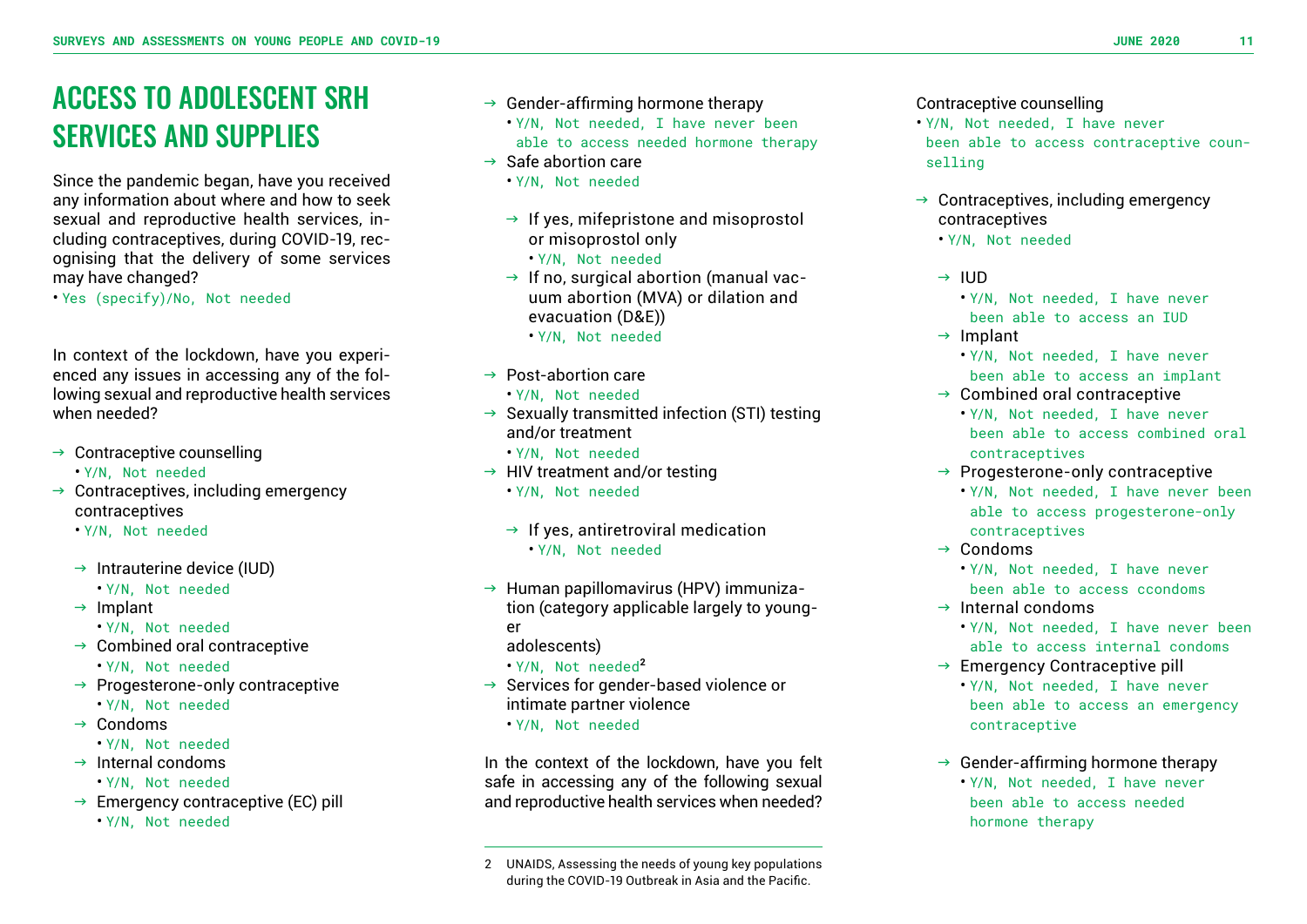$\rightarrow$  Safe abortion care

• Y/N, Not needed, I have never been able to access safe abortion care

 $\rightarrow$  If yes, mifepristone and misoprostol/ misoprostol only

• Y/N, Not needed

- $\rightarrow$  If yes, surgical abortion (MVA or D&E) • Y/N, Not needed
- $\rightarrow$  Post-abortion care
	- Y/N, Not needed
- $\rightarrow$  STI testing and/or treatment
	- Y/N, Not needed
- $\rightarrow$  HIV treatment and/or testing
	- Y/N, Not needed
	- $\rightarrow$  If yes, antiretroviral medication • Y/N, Not needed
- $\rightarrow$  HPV immunization (category applicable largely to younger adolescents)
	- Y/N, Not needed**<sup>3</sup>**
- $\rightarrow$  Services for gender-based violence or intimate partner violence
	- Y/N, Not needed

If needed, have you experienced any delay or disruption in accessing essential means to prevent HIV infection due to the COVID-19 outbreak?

- $\rightarrow$  Condoms
	- Y/N, Not needed
- $\rightarrow$  Opioid substitution therapy • Y/N, Not needed, I have never been
	- able to access needed OST
- 3 UNAIDS, Assessing the needs of young key populations during the COVID-19 Outbreak in Asia and the Pacific.
- $\rightarrow$  Clean needles and syringes
	- Y/N, Not needed, I have never been able to access needed clean needles/ syringes
- $\rightarrow$  Pre-exposure prophylaxis (PrEP) or post-exposure prophylaxis (PEP) • Y/N, Not needed, I have never been
	- able to access PrEP or PEP
- $\rightarrow$  HIV testing
	- Y/N, Not needed**<sup>4</sup>**

Since the start of the pandemic, do you feel safe accessing any of the following services?

• Tick all that apply: non-judgemental counselling for your reproductive health, psychological support or counselling, antiretroviral medication you may require, routine STI testing, contraceptives, other (specify)) If no, why not?**<sup>5</sup>**

What materials for managing your menstruation are available in the local market under circumstances of lockdown? Have you had difficulties accessing these materials while lockdown measures are in place? Can you afford the materials you prefer to use to manage your menstruation? Before the coronavirus shut schools, did you use the sanitary infrastructure at school to manage your menstruation?**<sup>6</sup>**

- 4 UNAIDS, Assessing the needs of young key populations during the COVID-19 Outbreak in Asia and the Pacific.
- 5 UNFPA ESARO, Restless Development, UNAIDS, AfriYAN and UNESCO, 'Have your say!' Survey.
- 6 Swiss Red Cross, Knowledge, Attitudes and Practices Concerning Menstrual Hygiene Management (MHM) of Adolescents in Rural Primary Schools in Malawi.

### MENTAL HEALTH AND PSYCHOSOCIAL SUPPORT

How anxious are you about COVID-19? • Scale (1 to 5) from not anxious to extremely anxious) What concerns you most?**<sup>7</sup>**

Under the lockdown, do you feel lonely, depressed, stressed, anxious or irritable? • Never, Sometimes, Mostly, Other (specify)**<sup>8</sup>**

#### During lockdown, how have you spent your last 24 hours?

• Sample responses include care of sick members of your household (COVID-19 symptoms only), housework, study, caring for siblings or children, leisure, religious work, other (specify)**<sup>9</sup>**

For how many days have you stayed at home all day, without going out at all and without receiving any visits?

 $\cdot$   $\binom{10}{ }$ 

- 7 UNAIDS, UNDP, UNICEF, UN-Women and Youth Voices Count, Assessing the needs of young key populations during the COVID-19 Outbreak in Asia and the Pacific.
- 8 Population Council, Bangladesh, [COVID-19-related](https://dataverse.harvard.edu/dataset.xhtml?persistentId=doi:10.7910/DVN/UBZXWD)  [knowledge, attitudes, and practices among adoles](https://dataverse.harvard.edu/dataset.xhtml?persistentId=doi:10.7910/DVN/UBZXWD)[cent girls](https://dataverse.harvard.edu/dataset.xhtml?persistentId=doi:10.7910/DVN/UBZXWD).
- 9 Population Council, Bangladesh, [COVID-19-related](https://dataverse.harvard.edu/dataset.xhtml?persistentId=doi:10.7910/DVN/UBZXWD)  [knowledge, attitudes, and practices among adoles](https://dataverse.harvard.edu/dataset.xhtml?persistentId=doi:10.7910/DVN/UBZXWD)[cent girls](https://dataverse.harvard.edu/dataset.xhtml?persistentId=doi:10.7910/DVN/UBZXWD).
- 10 Population Council, Bangladesh, [COVID-19-related](https://dataverse.harvard.edu/dataset.xhtml?persistentId=doi:10.7910/DVN/UBZXWD)  [knowledge, attitudes, and practices among adoles](https://dataverse.harvard.edu/dataset.xhtml?persistentId=doi:10.7910/DVN/UBZXWD)[cent girls](https://dataverse.harvard.edu/dataset.xhtml?persistentId=doi:10.7910/DVN/UBZXWD).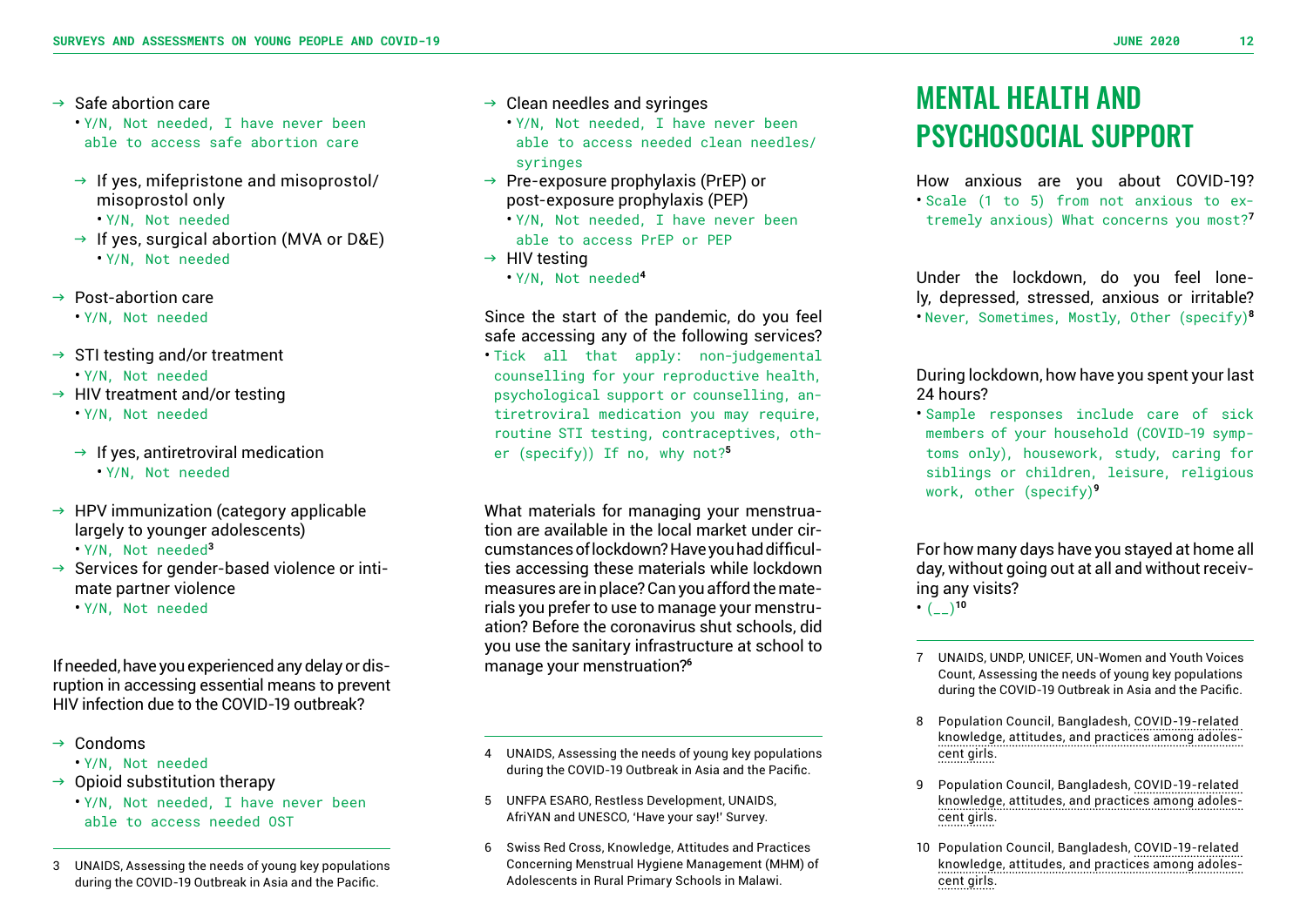Have you ever been diagnosed by a doctor or therapist with one or more of the following? • Answer yes or no: a. Depression, b. Mania/bipolar disorder, c. Psychotic disorders (including schizophrenia), d. Anxiety disorders, e. Post-traumatic stress disorder, f. Eating disorder, g. Obsessive-compulsive disorder (OCD), h. Substance abuse or addiction, i. Attention disorder (ADD or ADHD), j. Personality disorder, k. Autism spectrum disorder.**<sup>11</sup>**

Are you currently receiving psychotherapy? • Y/N

- $\rightarrow$  If no, were you previously receiving psychotherapy and stopped due to barriers associated with COVID-19? • Y/N
- $\rightarrow$  If yes, how are you receiving psychotherapy (face-to -ace, digitally, etc) If you receive psychotherapeutic treatment digitally, how satisfied are you with your treatment?

 $\cdot$  ()

### MEASUREMENT OF SOCIAL ISOLATION**<sup>12</sup>**

Since learning about COVID-19, have you had less communication with family and friends? • Y/N, Don't know

Since learning about COVID-19, have you been more worried about going to public places, such as school, health centres, market, or community centres?

• Much more worried, more worried, somewhat more worried, not more worried

Has anyone in your household stopped you from leaving the house (Y/N), going to work (Y/N), going to school (Y/N) etc., because of COVID-19?

How has your participation in housework at home changed during lockdown?**<sup>13</sup>** • Increase, decrease, stay the same

I feel that there is always someone I can talk to about my day-to-day problems. • Strongly agree, Agree, Disagree, Strongly disagree

How many friends would you say you have here in this community? By a friend, I mean someone around your age whom you can talk to about your day-to-day problems. • More than 5, 3 or 4, 1 or 2, None

Under the lockdown, how often do you see, in person or virtually, these friends? • Every day, A few times per week, Once per week, Less than once per week, Never

<sup>11</sup> Ludwig Maximilian University Munich (Germany) and University of Oxford (UK), [The COVID-19 Pandemic](https://osf.io/3evn9/)  [Mental Health Questionnaire \(CoPaQ\).](https://osf.io/3evn9/)

<sup>12</sup> Women's Refugee Council, Cox's Bazar, Bangladesh, Social isolation among adolescent Rohingya girls benchmark survey.

<sup>13</sup> LAC Interagency Task Team on Youth, UN Survey on Youth in LAC within the context of the COVID-19 pandemic.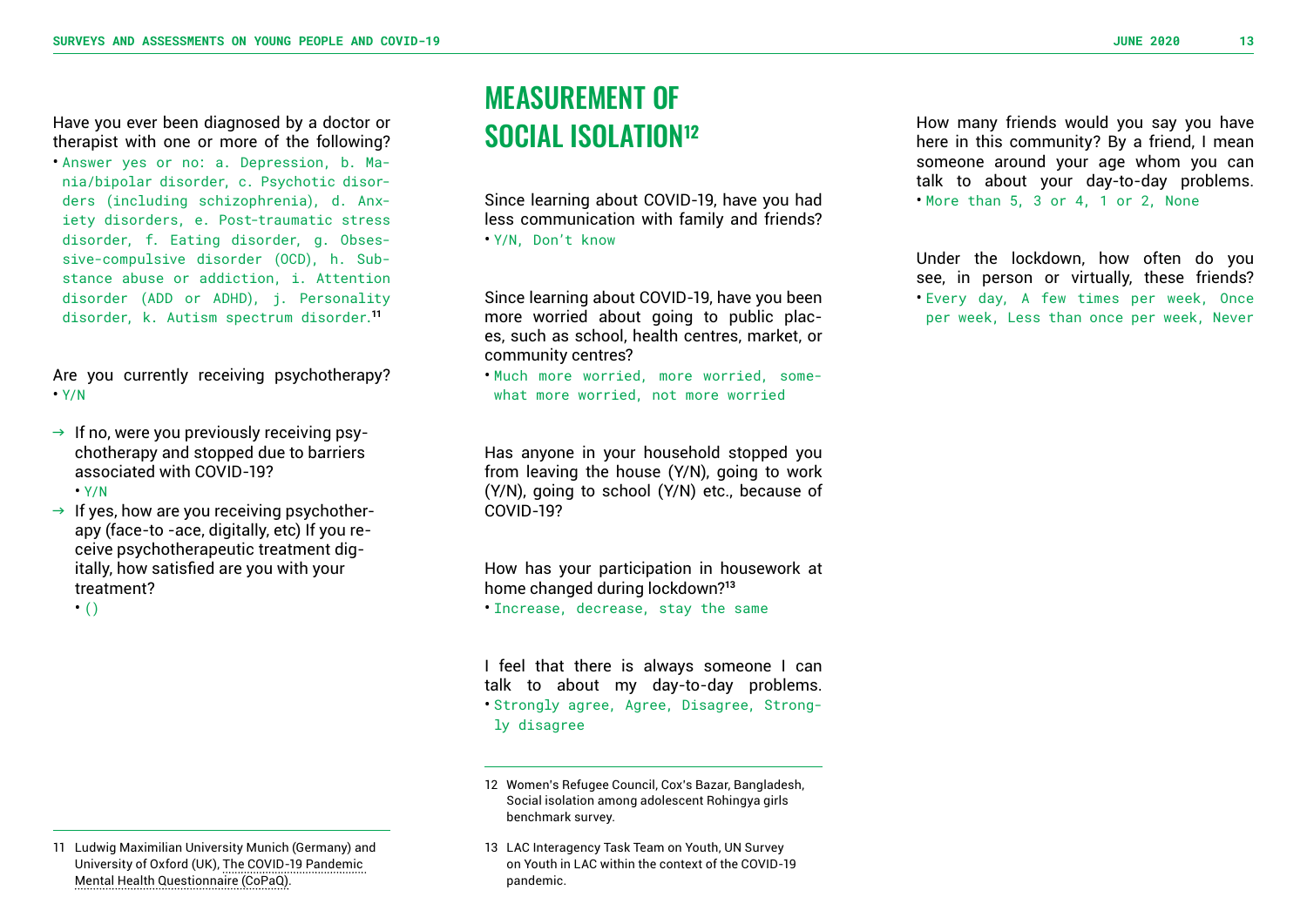## YOUTH ENGAGEMENT AND SOCIAL COHESION

In the past month, have you attended an association, trade union or political meeting? (Y/N)**<sup>14</sup>**

Have you been involved in any of the following actions in response to COVID-19? (No, Yes I have volunteered in person, Yes I have volunteered online, Yes I have donated money towards a COVID-19 response initiative, Other (specify)). If yes, in what field did you volunteer? (My own initiative, In my community, Through a civil society organization, Through a national initiative, Through a business/firm, Through a religious organisation, Through an academic organisation, Other (specify))**<sup>15</sup>**

Over the past 14 days, I have the feeling that,

 $\rightarrow$  There is greater solidarity and cohesion in our society

• Strongly agree, Agree, Disagree, Strongly disagree

- $\rightarrow$  I am an integral part of my community • Strongly agree, Agree, Disagree, Strongly disagree
- $\rightarrow$  My nation is growing closer together • Strongly agree, Agree, Disagree,
- $\rightarrow$  There is less solidarity and cohesion in my society (i.e. hoarding essential supplies, corona parties, refusals to physically distance, etc.)
	- Strongly agree, Agree, Disagree, Strongly disagree
- $\rightarrow$  1 am not an integral part of my community • Strongly agree, Agree, Disagree, Strongly disagree
- $\rightarrow$  The crisis has divided my nation

• Strongly agree, Agree, Disagree, Strongly disagree**<sup>16</sup>**

## SAFETY AND PROTECTION, INCLUDING HARMFUL **PRACTICES**

*Do not include direct questions to participants about their experiences of gender-based violence (GBV) if the survey is delivered to participants quarantined at home – it is unlikely that participants can be interviewed separately, confidentially and privately in this context. These questions may harm participants and any results will be unreliable because enumerators will not have had sufficient time to build up rapport with participants to ask sensitive questions. Questions around GBV and harmful practices are generally excluded from rapid assessments; furthermore, assessments around GBV are not required before putting services in place. Instead of assessments, it may be useful to conduct service mappings looking at services available to young people in conjunction with services accessed by young people.*

- $\rightarrow$  What kinds of items would help you to move around more freely and spend time outside your shelter?
- $\rightarrow$  Are there items that you need to help you stay safe or access information, aid and services?

<sup>14</sup> UN-Women, [Survey on GBV in Rwanda](https://www.refworld.org/pdfid/4bcc18ad2.pdf).

<sup>15</sup> LAC Interagency Task Team on Youth, UN Survey on Youth in LAC within the context of the COVID-19 pandemic.

Strongly disagree

<sup>16</sup> Ludwig Maximilian University Munich (Germany) and University of Oxford (UK), [The COVID-19 Pandemic](https://osf.io/3evn9/)  [Mental Health Questionnaire \(CoPaQ\).](https://osf.io/3evn9/)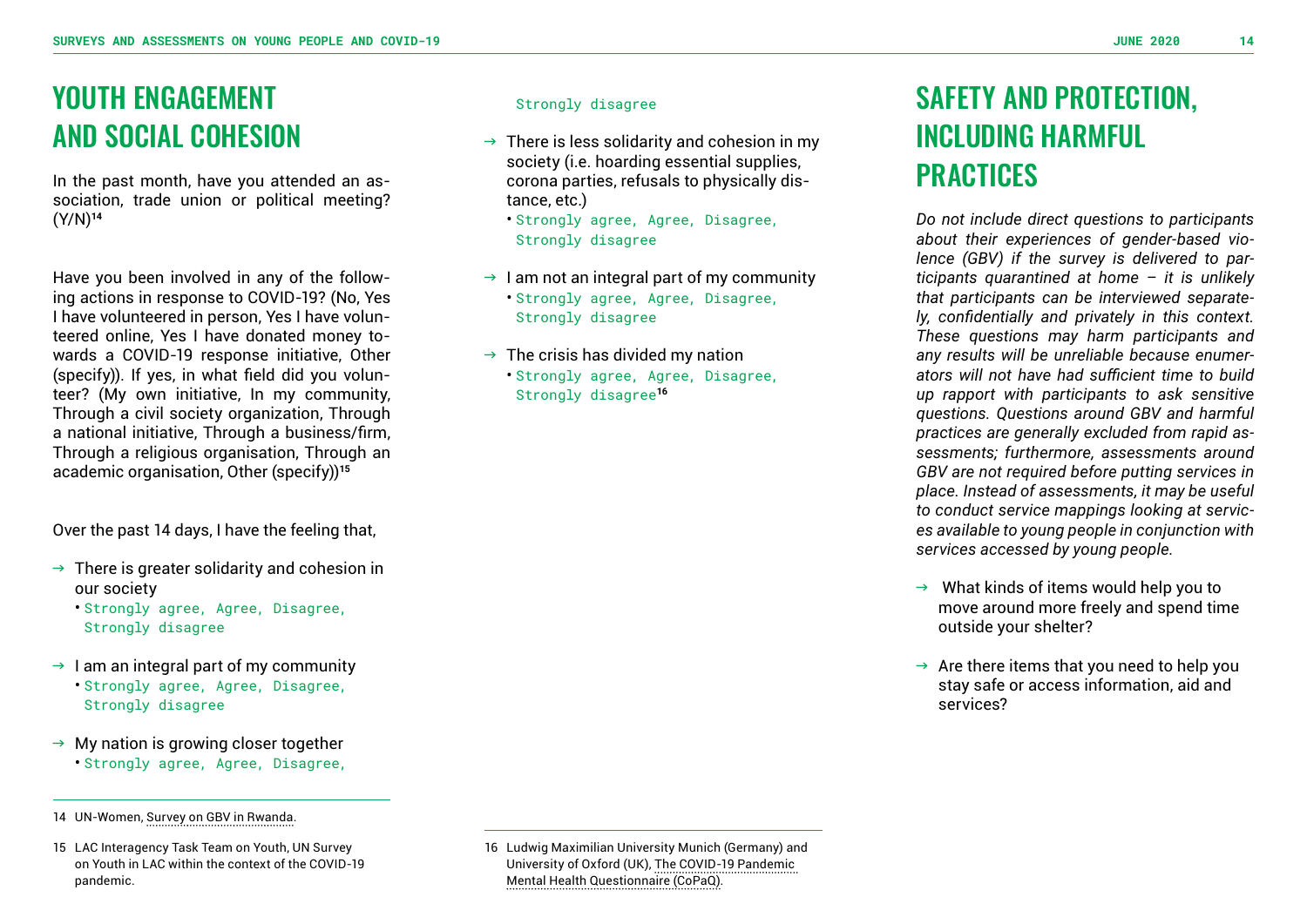*After lockdowns have lifted and teams are able to safely visit homes to conduct interviews, the following resources, questionnaires and sample surveys may be of use.* 

- → UNICEF, <u>[Ethical Considerations for Evi](https://www.unicef-irc.org/publications/pdf/DP%202020-01%20CL.pdf)-</u> [dence Generation Involving Children on the](https://www.unicef-irc.org/publications/pdf/DP%202020-01%20CL.pdf)  [COVID-19 Pandemic](https://www.unicef-irc.org/publications/pdf/DP%202020-01%20CL.pdf)
- $\rightarrow$  Reproductive Health Response in Conflict (RHRC) Consortium, UNHCR, UNFPA, Center for Health and Gender Equity and WHO, [Gender-based Violence Tools Man](https://reliefweb.int/sites/reliefweb.int/files/resources/FC881A31BD55D2B3C1256F4F00461838-Gender_based_violence_rhrc_Feb_2004.pdf) [ual – For Assessment & Program Design,](https://reliefweb.int/sites/reliefweb.int/files/resources/FC881A31BD55D2B3C1256F4F00461838-Gender_based_violence_rhrc_Feb_2004.pdf)  [Monitoring & Evaluation in Conflict-Affect](https://reliefweb.int/sites/reliefweb.int/files/resources/FC881A31BD55D2B3C1256F4F00461838-Gender_based_violence_rhrc_Feb_2004.pdf) [ed Settings](https://reliefweb.int/sites/reliefweb.int/files/resources/FC881A31BD55D2B3C1256F4F00461838-Gender_based_violence_rhrc_Feb_2004.pdf)
- → UNFPA APRO, UN-Women, WHO, Q&A and decision tree on VAW/GBV questions relat ed to COVID-19 (to be released July 2020)
- → WHO, Program for Appropriate Technolo gy in Health (PATH), [Researching Violence](https://www.who.int/reproductivehealth/publications/violence/9241546476/en/)  [against Women: A Practical Guide for Re](https://www.who.int/reproductivehealth/publications/violence/9241546476/en/) [searchers and Activists](https://www.who.int/reproductivehealth/publications/violence/9241546476/en/)
- → Population Council, Bangladesh, [COV](https://dataverse.harvard.edu/dataset.xhtml?persistentId=doi:10.7910/DVN/UBZXWD)-[ID-19-related knowledge, attitudes, and](https://dataverse.harvard.edu/dataset.xhtml?persistentId=doi:10.7910/DVN/UBZXWD)  [practices among adolescent girls](https://dataverse.harvard.edu/dataset.xhtml?persistentId=doi:10.7910/DVN/UBZXWD)
- $\rightarrow$  UN-Women, Baseline Survey on Sexual [and Gender Based Violence in Rwanda](https://www.refworld.org/pdfid/4bcc18ad2.pdf)

### **CSE**

Since the start of the pandemic, from what sources have you received information about puberty, sexual and reproductive systems, in formation about contraceptives or STIs?**<sup>17</sup>**

Some schools have classes on puberty, on sexual and reproductive systems, and on rela tionships between boys and girls. Did you ever attend classes on any of these topics? Do you attend classes on any of these topics in the context of lockdown?**<sup>18</sup>**

Have you faced any challenges in accessing information or education about your sexual and reproductive health since the outbreak of COVID-19 in your country? If so, please provide more information<sup>19</sup>

19 UNFPA ESARO, Restless Development, UNAIDS, AfriYAN and UNESCO, 'Have your say!' Survey.

<sup>17</sup> UNFPA EECA, Youth and COVID-19 Assessment.

<sup>18</sup> WHO, [Illustrative Questionnaire for InterviewSurveys](https://www.who.int/reproductivehealth/topics/adolescence/questionnaire.pdf)  [with Young People](https://www.who.int/reproductivehealth/topics/adolescence/questionnaire.pdf) .